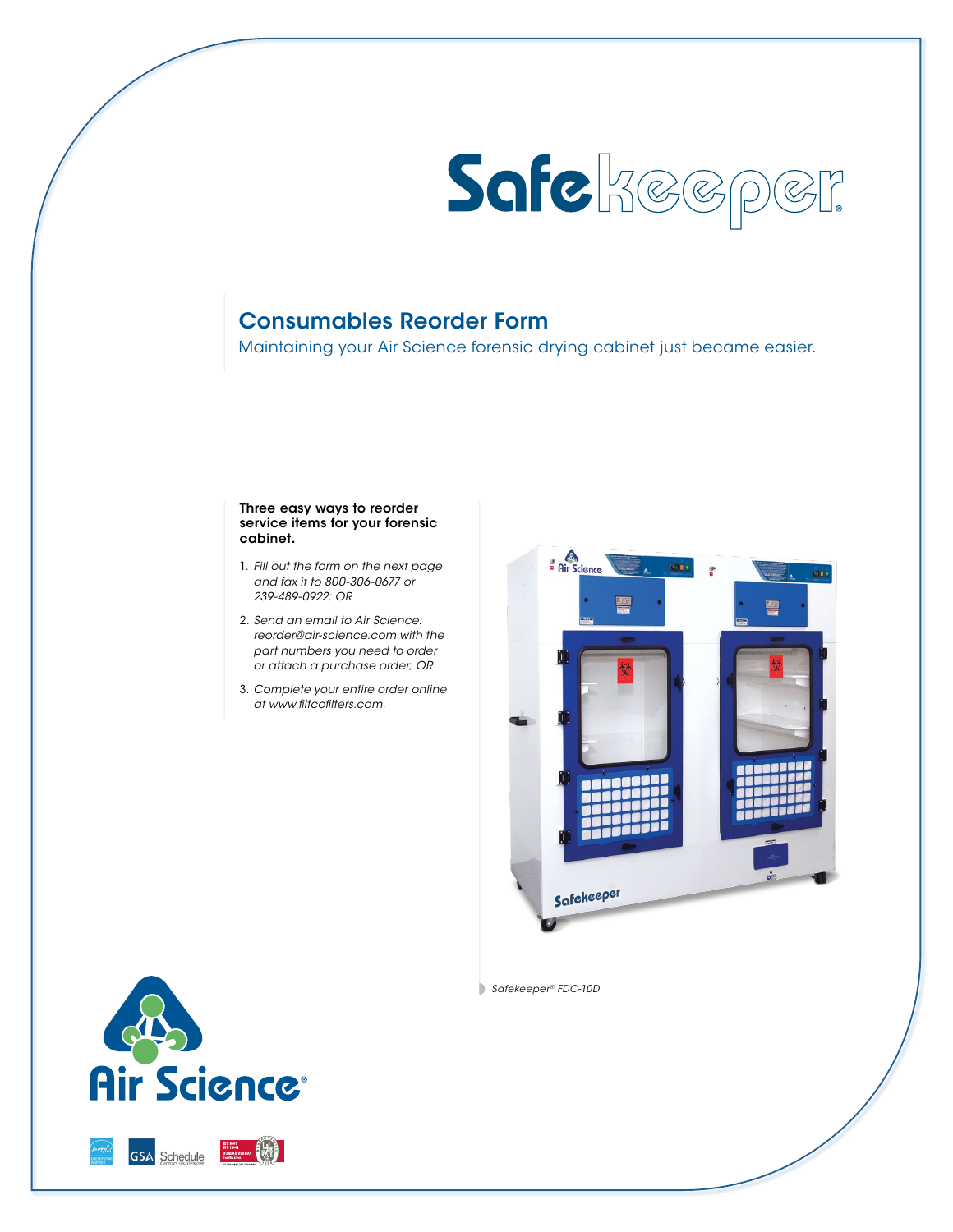| <b>CONSUMABLES SELECTION</b>     |                                          |                                                                                                                                                                                 |                 |                      |  |  |
|----------------------------------|------------------------------------------|---------------------------------------------------------------------------------------------------------------------------------------------------------------------------------|-----------------|----------------------|--|--|
| Option                           | <b>Part Number</b>                       | <b>Description</b>                                                                                                                                                              | Price           | Quantity Total       |  |  |
|                                  | Filters for Units Ordered 2005 - Current |                                                                                                                                                                                 |                 |                      |  |  |
|                                  | ASTM-001H                                | Replacement Carbon Filter. (Change every 12 months)<br>NOTE: See guide on page following page to determine<br>number of filters required.                                       | $324.00 \times$ | $=$                  |  |  |
|                                  | MIS10-030H                               | Replacement HEPA Filter. (Change every 12 months)<br>NOTE: See guide on page following page to determine<br>number of filters required.                                         | $325.00 \times$ | $\qquad \qquad =$    |  |  |
|                                  | <b>ASTS-001</b>                          | Replacement Exhaust Safety Filter. (Change every 12 months)<br>NOTE: See guide on page following page to determine<br>number of filters required.                               | $248.00 \times$ | $=$                  |  |  |
|                                  | ASTM-PRF                                 | Replacement Door and Main Pre-filters - 6 pack.<br>(Change every 2-3 months)                                                                                                    | $187.00 \times$ | $\equiv$             |  |  |
|                                  | Filters for Units Ordered Prior to 2005  |                                                                                                                                                                                 |                 |                      |  |  |
|                                  | <b>ASTM-200</b>                          | Replacement HEPA Filter. (Change every 12 months)<br>NOTE: See guide on page following page to determine<br>number of filters required.                                         | $545.00 \times$ | $=$                  |  |  |
|                                  | ASTM-PRF                                 | Replacement Main Pre-filters - 6 pack. (Change every 2-3 months)<br>NOTE: See guide on page following page to determine<br>number of filters required.                          | $187.00 \times$ | $\qquad \qquad =$    |  |  |
|                                  | AST36-PRF                                | Replacement Door Pre-filters for Single Door Model - 6 pack.<br>(Change every 2-3 months)                                                                                       | $139.00 \times$ | $\quad \  \, =\quad$ |  |  |
|                                  | AST60D-PRF                               | Replacement Door Pre-filters for Duplex Model - 6 pack.<br>(Change every 2-3 months)                                                                                            | $187.00 \times$ | $\equiv$             |  |  |
| <b>Accessories for All Units</b> |                                          |                                                                                                                                                                                 |                 |                      |  |  |
| $-51$                            | <b>PS95</b>                              | Tamper Proof Seals - Box of 250. (Specify: red or blue color)                                                                                                                   | $232.00 \times$ | $=$                  |  |  |
|                                  | S12830                                   | Kraft Paper for lining bottom of cabinet to catch trace evidence.<br>(Size: 24" x 36", 800 sheets)                                                                              | 148.00 $\times$ | $\qquad \qquad =$    |  |  |
|                                  | 8442                                     | Evidence Hanging Clips. (6 per pack)                                                                                                                                            | 9.00 $\times$   | $\quad \  \, =\quad$ |  |  |
|                                  | 6171844                                  | Versatile clip and dry system uses 26 high-quality firm-grip clips<br>that hang from strong white chain-like extension from rod.                                                | $26.00 \times$  | $=$                  |  |  |
|                                  | 13-204                                   | Ready-to-use, intermediate-level disinfectant which is effective<br>against TB, HBV, HCV, viruses (hydrophilic and lipophilic), bacteria<br>(including MRSA and VRE) and fungi. | $168.00 \times$ |                      |  |  |
|                                  |                                          |                                                                                                                                                                                 | TOTAL:          |                      |  |  |